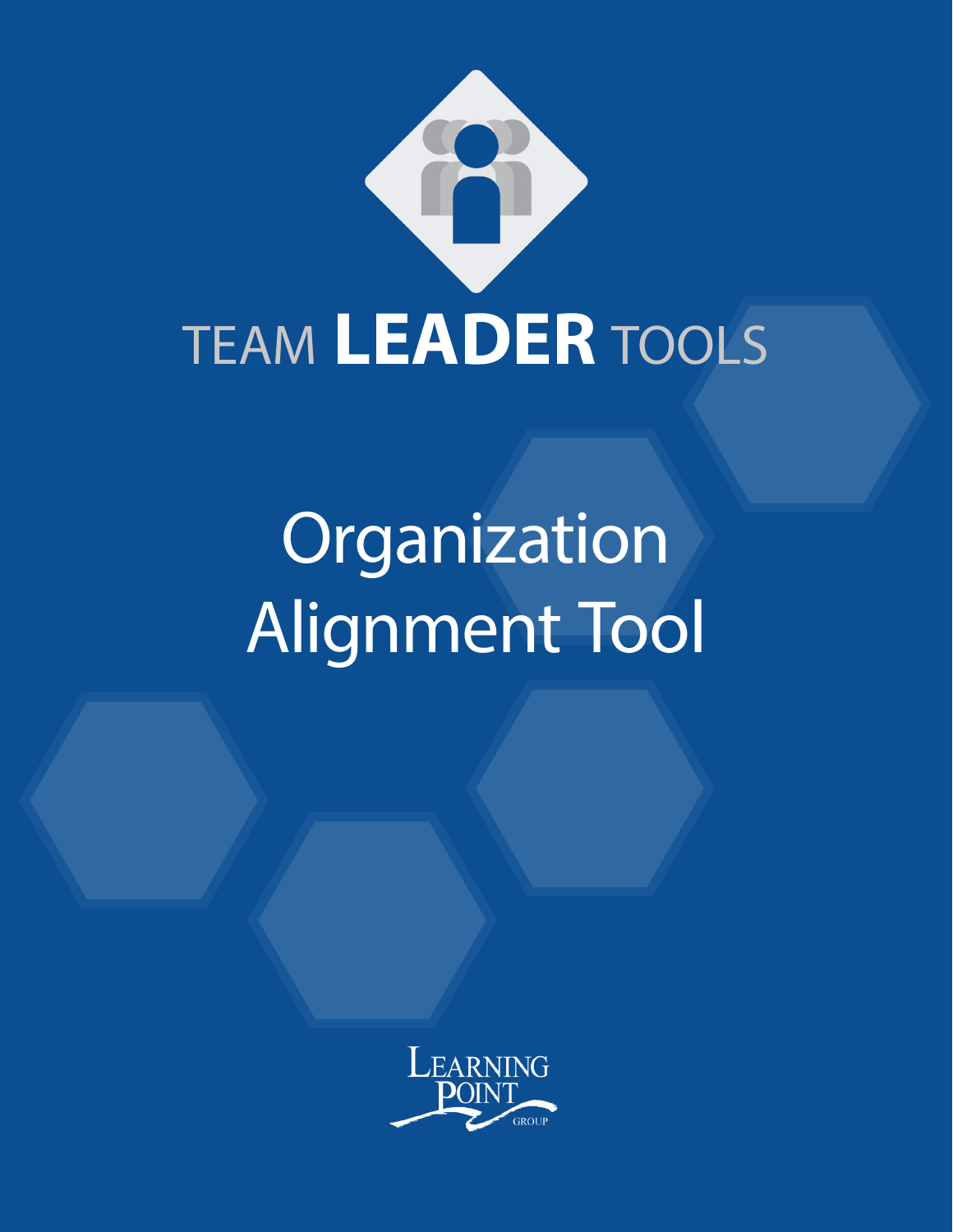#### **Organization Alignment Tool Overview**

#### **What and Why**

Your team's success is naturally tied to the success of the organization.

The team that does not align with and contribute to that success of the larger organization is on a short-term life path.

#### **How**

The following key actions can help your team discuss and ensure organizational alignment.

- 1. Discuss and define the concept of value proposition. Gain a mutual understanding of what the value proposition is for your organization.
- 2. Discuss and define the environment in which your organization operates. What are the key factors that impact your organization's success?
- 3. Discuss and define the organization's structure, including its leadership, key processes, legal structure, and technology. How does your team best interact and operate within that structure?
- 4. Discuss and define the contribution that your team makes and should make to your organization's success. Gain clarity and commitment to that contribution.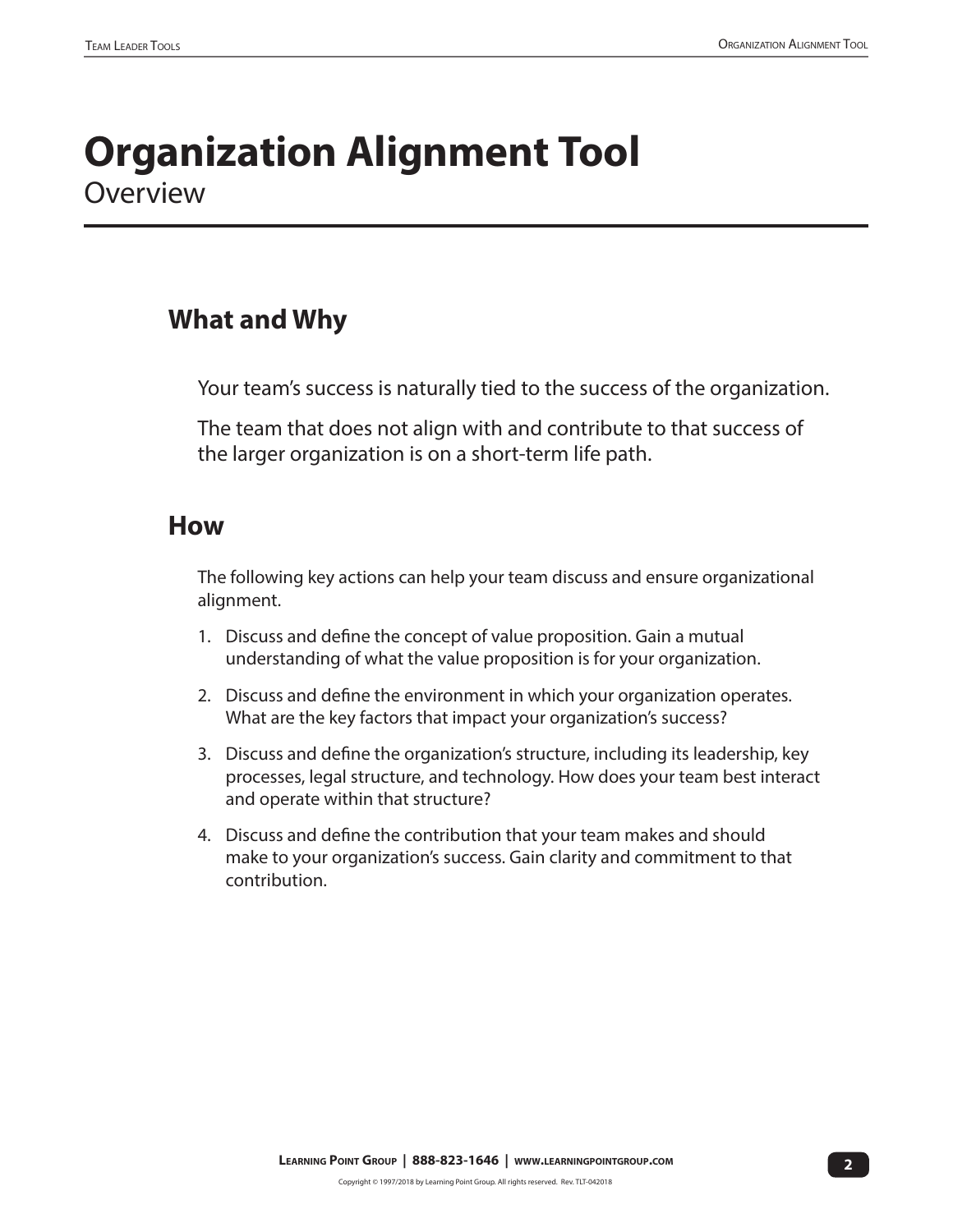

# **Organization Alignment**

Contribute to a Higher Cause

#### **If we do not contribute to our organization's success then we are a cost our organization cannot afford.**

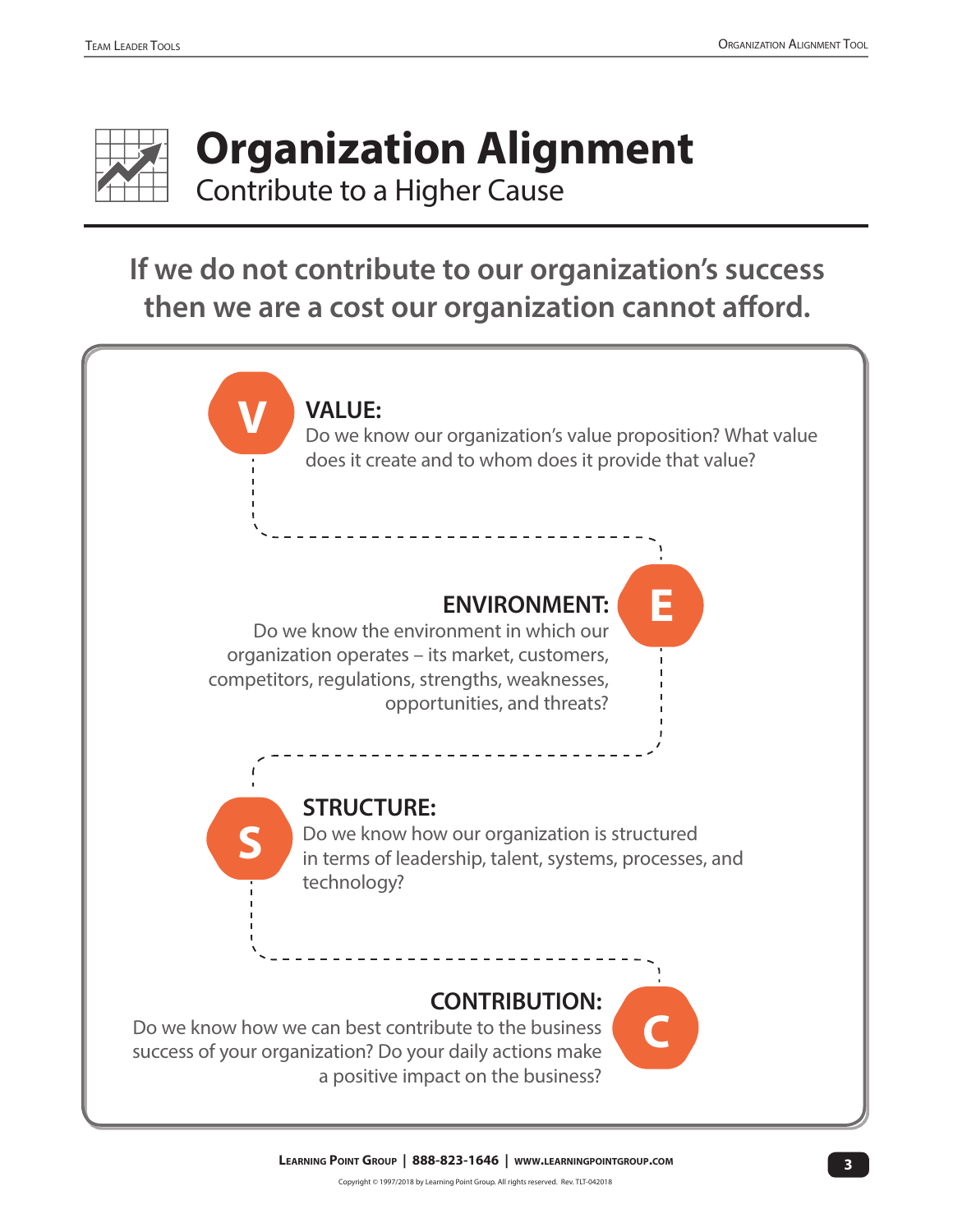

| <b>Value Proposition</b>                                                                                                                                                                                 |  |  |
|----------------------------------------------------------------------------------------------------------------------------------------------------------------------------------------------------------|--|--|
| Value = $(Benefit x Confidence) - Cost$                                                                                                                                                                  |  |  |
| <b>VALUE SUMMARY</b><br>How would we summarize<br>the value proposition of our<br>organization?                                                                                                          |  |  |
| <b>BENEFIT</b><br>Who is it that receives value from<br>our organization and what value<br>do they receive?<br>Who is the customer?                                                                      |  |  |
| <b>CONFIDENCE</b><br>What makes our organization<br>uniquely capable to deliver the<br>value to the customer?<br>What proof or evidence does<br>the customer have that our<br>organization will deliver? |  |  |
| COST<br>4<br>What is the cost, sacrifice, or risk<br>that the customer must bear in<br>order to receive the value our<br>organization provides?                                                          |  |  |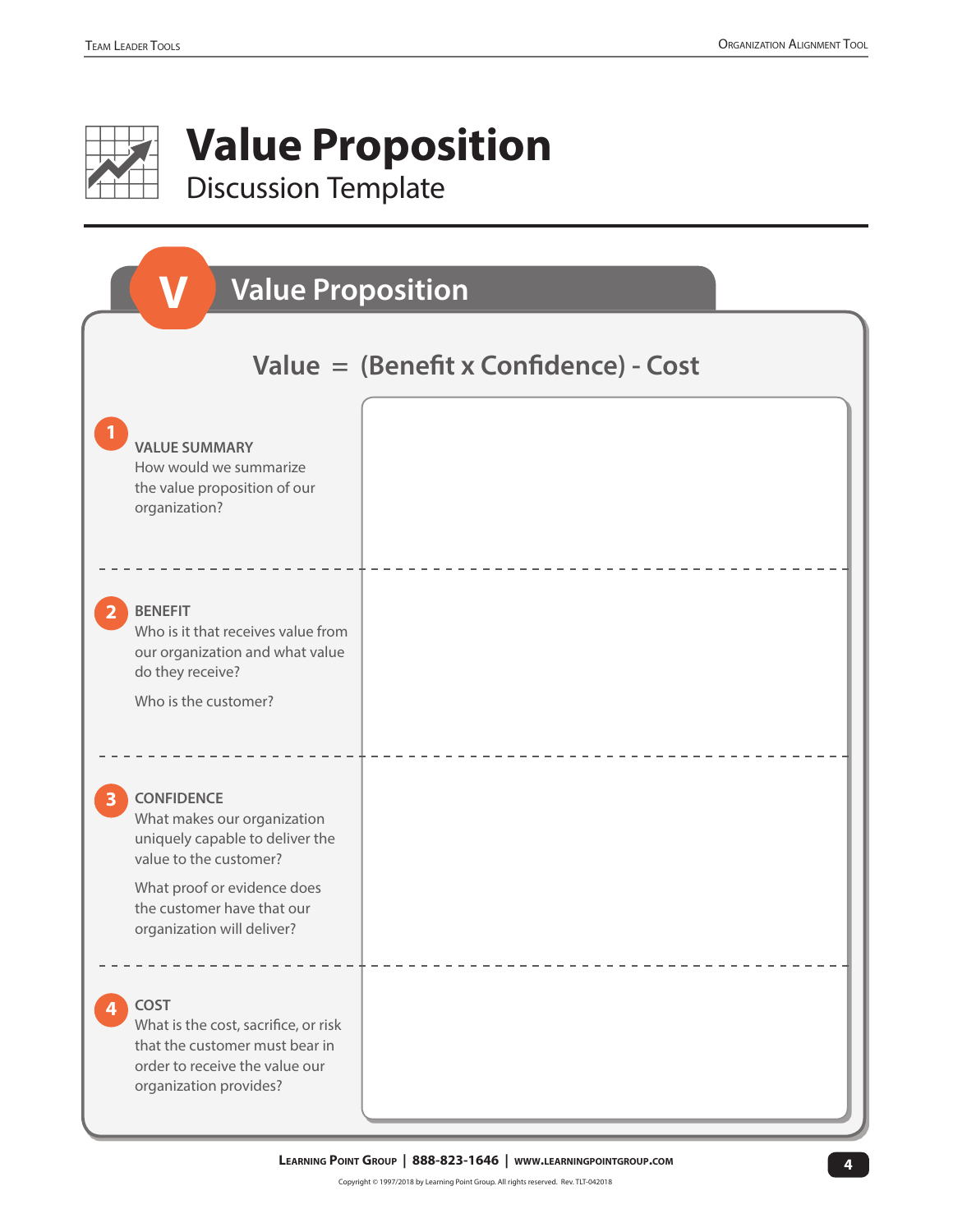# **Environmental Pressures** Discussion Template

| E<br><b>Environmental Pressures</b>                                                                                |                |  |
|--------------------------------------------------------------------------------------------------------------------|----------------|--|
| What are the environmental pressures<br>that our organization faces?                                               |                |  |
| <b>INDUSTRY/MARKET</b>                                                                                             |                |  |
| How would we describe the<br>industry or market in which our<br>organization operates?                             |                |  |
| <b>FINANCIAL</b>                                                                                                   |                |  |
| What are the financial pressures,<br>constraints, and opportunities<br>that our organization faces?                |                |  |
| <b>KEY FACTORS</b>                                                                                                 |                |  |
| What other key factors such as<br>competition, legislation, politics,<br>economy, etc. impact our<br>organization? |                |  |
| <b>SWOT ANALYSIS</b><br>(Assess your organization's Strengths, Weaknesses, Opportunities, and Threats).            |                |  |
| <b>STRENGTHS</b>                                                                                                   | WEAKNESSES     |  |
| <b>OPPORTUNITIES</b>                                                                                               | <b>THREATS</b> |  |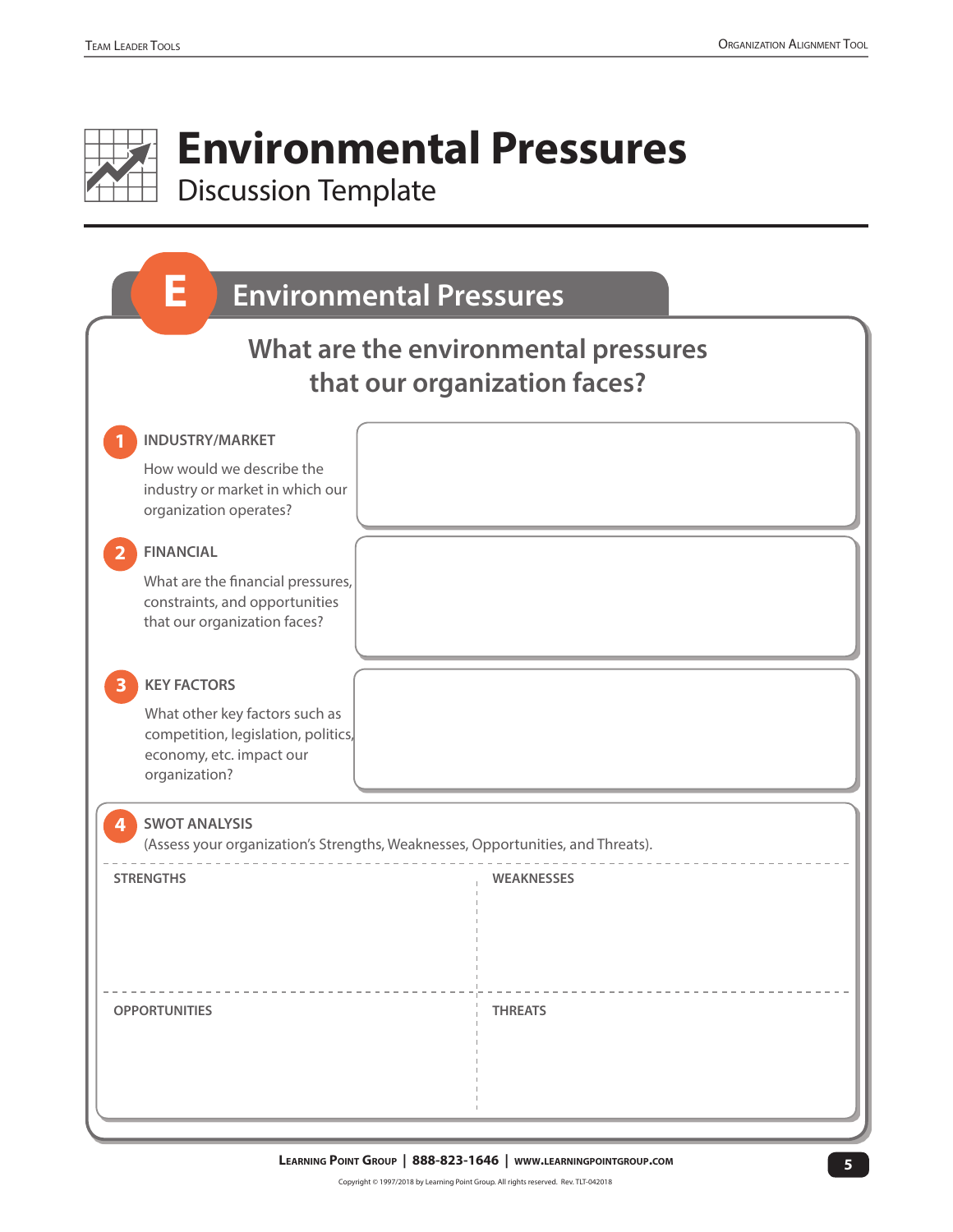## **Organization Structure** Discussion Template

#### **How is our organization structured? How does the structure of the organization facilitate success? Organization Structure LEADERSHIP** Who provides leadership in the organization - formally and informally? Who makes up the leadership team? How would you describe the leadership talent? **1 BUSINESS PROCESSES** What are the primary business processes that enable the organization to deliver value and achieve its vision? **2 LEGAL STRUCTURE** How is the organization structured legally? How is it structured physically and geographically? Does the structure facilitate success? **3 TECHNOLOGY** What kind of technology is vital to the ongoing operation and success of the organization? How is that technology changing? Is the organization keeping up? **4 OTHER** What else is important to understand regarding the structure of the organization? **5**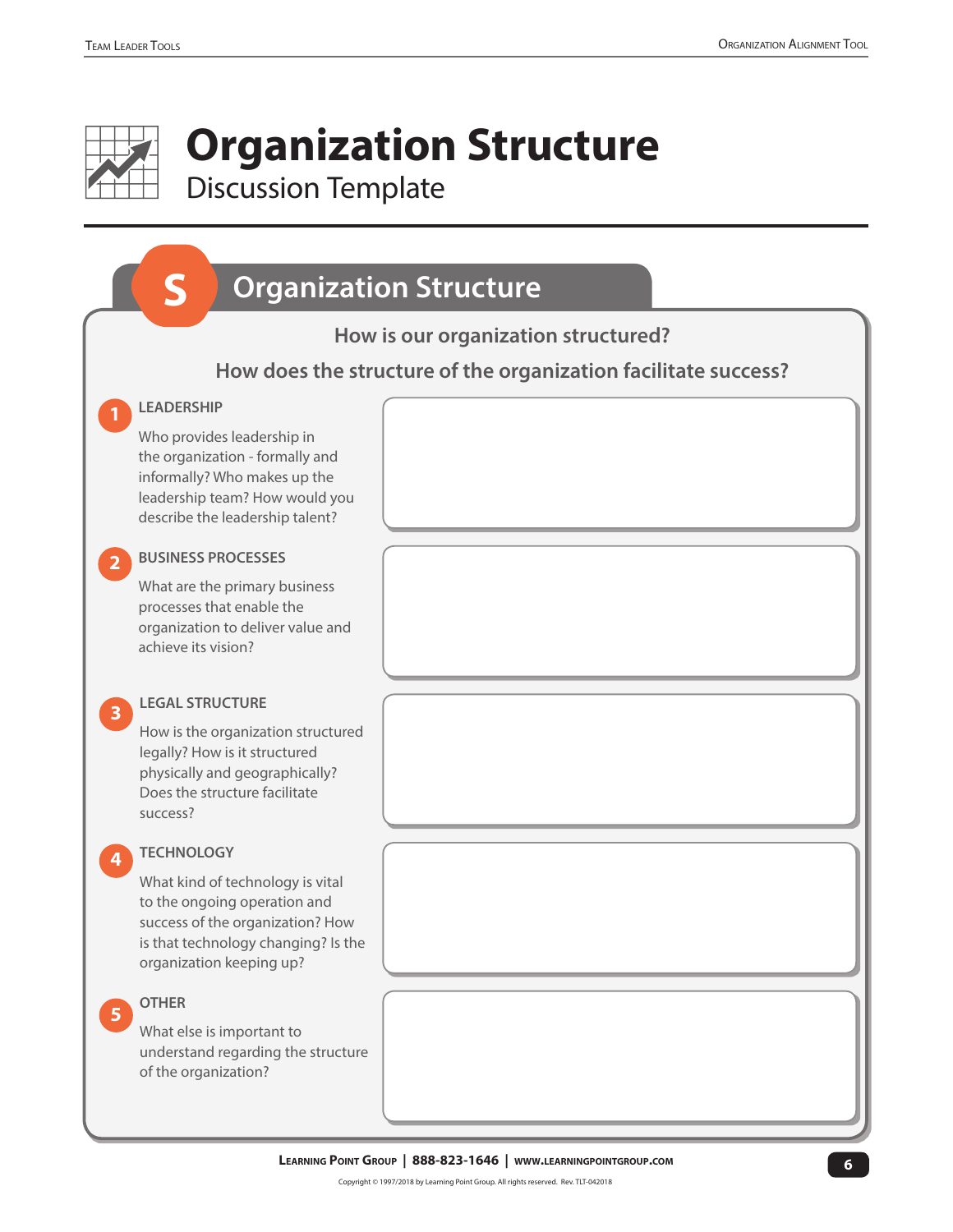